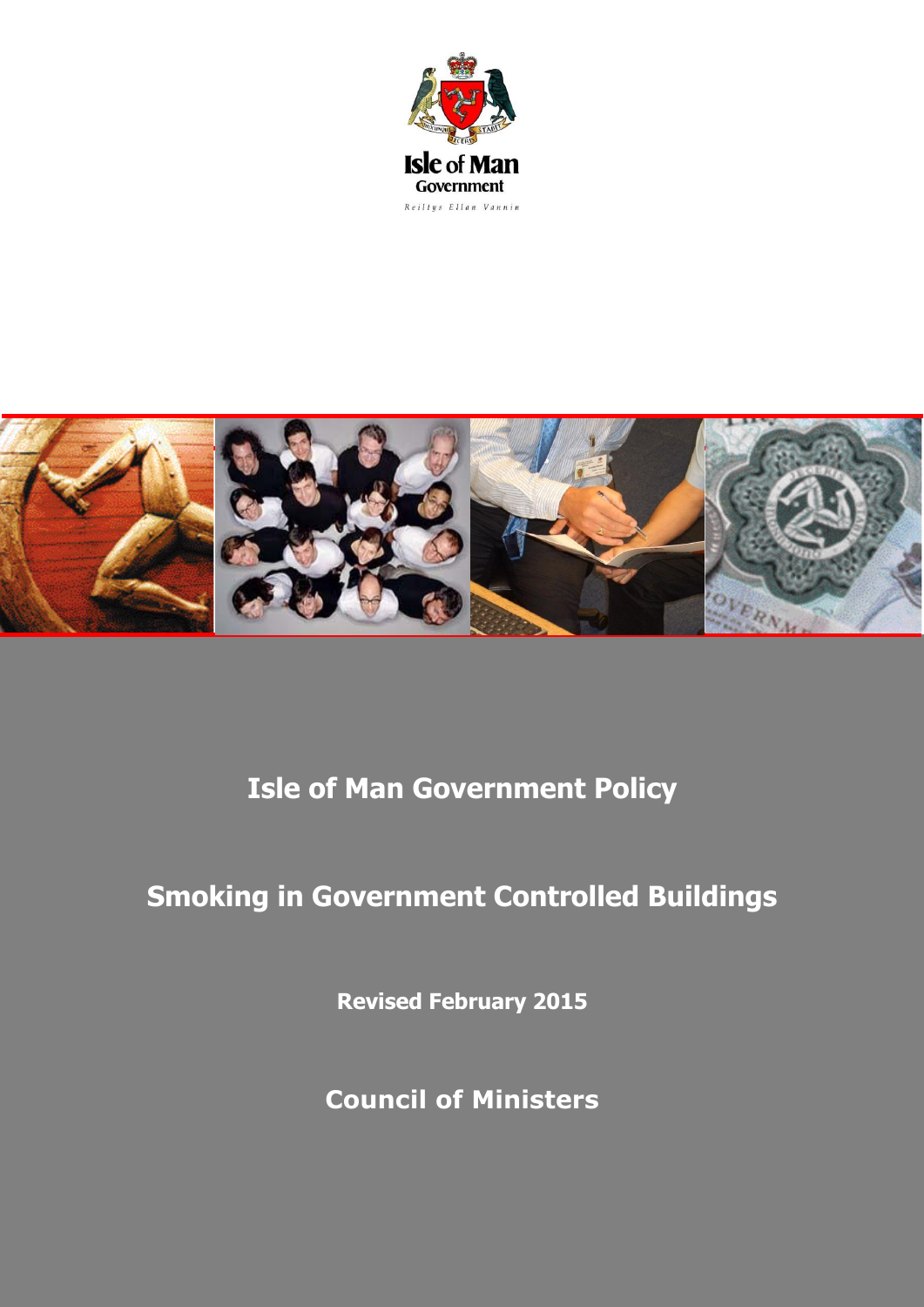## **Introduction**

Isle of Man Government recognises that all staff have the right to work in a nosmoking environment, and is committed to providing workplaces that are healthy and safe for all staff, customers, service users and visitors.

Exposure to second-hand smoke, also known as passive smoking, increases the risk of lung cancer heart disease and other illnesses. Ventilation or separating smokers and non-smokers within the same airspace does not prevent exposure to tobacco smoke.

This policy has been developed to protect all staff, customers, services users and visitors from exposure to second-hand smoke and to assist compliance with the Public Health (Tobacco) Act 2006 and the No-Smoking Premises Regulations 2007.

Recent years have also seen an increase in the use of e-cigarettes and other 'vaping' devices, the risk of which remains unquantified. This policy is therefore extended to cover the use of these items in Government premises and vehicles.

### **The Policy**

All Government buildings will be smoke free areas (unless an exemption in accordance with the Regulations has been granted) and **all** types of smoking (including e-cigarettes and other 'vaping' devices) will be prohibited throughout all workplaces with no exceptions. This includes all Government owned or leased vehicles.

This revised policy applies to all staff, consultants, contractors, customers and visitors and shall come into effect from **1 st February, 2015**.

#### **Implementation**

Accounting officers or their nominated deputies will be responsible for implementing the policy in their Department, Board or Office. This includes ensuring that:

- All staff, consultants and contractors are made aware of this policy, including new members of staff;
- No-smoking notices are appropriately displayed at entrances to and within the premises;
- Reasonable steps are taken to stop people from smoking, including informing tobacco smokers that they are committing an offence;
- Smokers are requested to extinguish their smoking materials or leave the premises